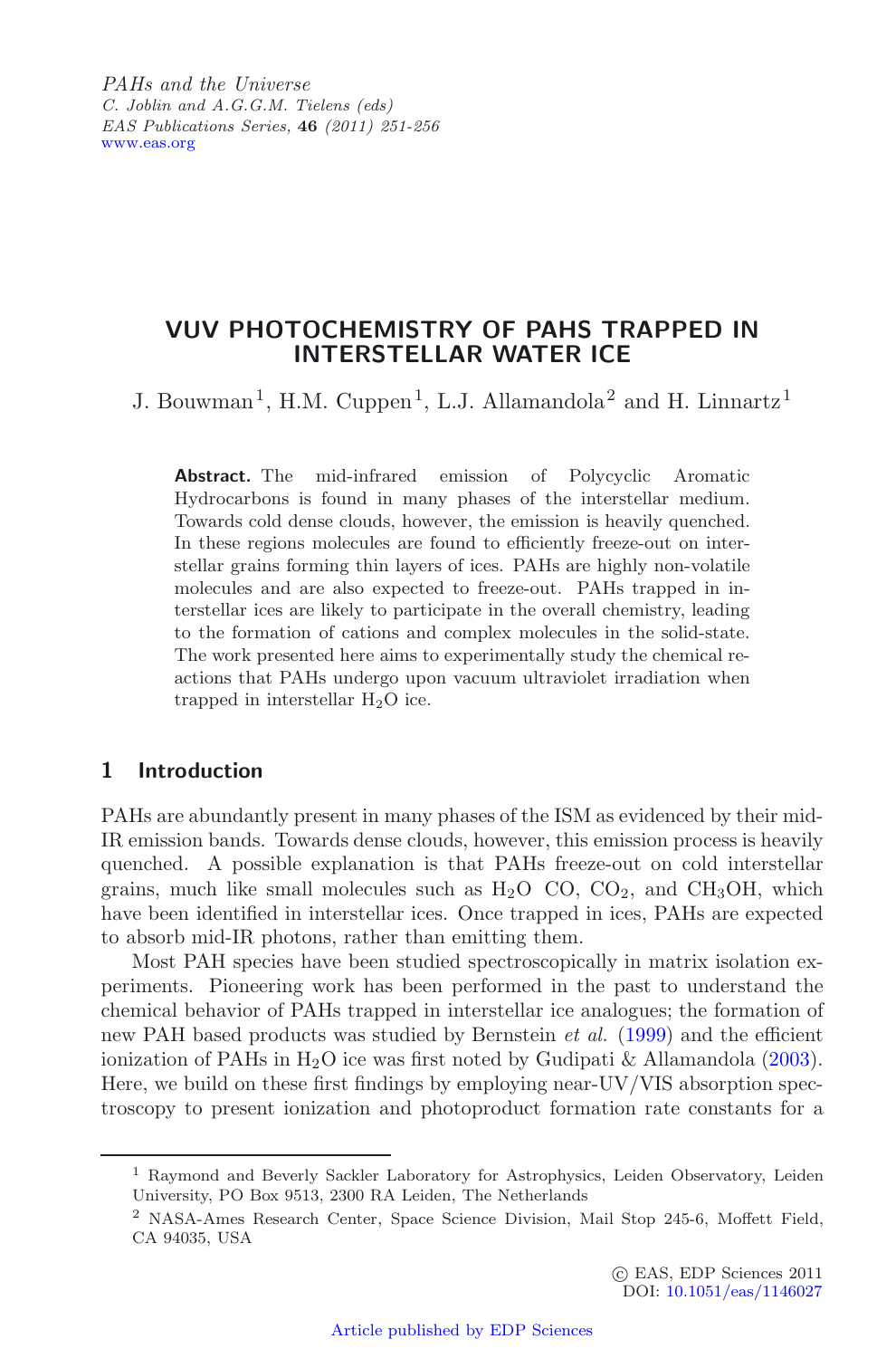<span id="page-1-0"></span>

**Fig. 1.** A typical near-UV/VIS absorption spectrum of the PAH pyrene (Py) trapped in H2O ice photolyzed for 900 s at a temperature of 125 K. Assignments of the destroyed (negative signal) neutral Py bands and newly formed (positive signal) Py photoproduct bands, the Py cation  $(\text{Py}^+)$  and 1-hydro-1-pyrenyl radical  $(\text{PyH})$  are indicated by arrows. The inset shows a blow-up of the 350 to 490 nm range. Figure is taken from Bouwman *et al.* [\(2010](#page-5-2)).

number of PAHs trapped in  $H_2O$  ice. Additionally, the photoproducts are also identified *in-situ* by mid-IR spectroscopy. The results are used to derive an upper limit for the possible contribution of PAHs to the 5–8 *µ*m absorption complex towards protostellar objects.

# **2 Experimental**

The PAH:H2O ice photolysis experiments are performed on two different setups, which have been described in much detail in Bouwman *et al.* [\(2009\)](#page-5-3) and Hudgins *et al.* [\(1994\)](#page-5-4) and will only be summarized here briefly. Both setups are based on the same principle and only differ in sample preparation and spectroscopic technique. The systems consist of a high-vacuum chamber pumped down to a pressure of ∼10*<sup>−</sup>*<sup>7</sup> mbar. A cold finger containing a sample window is suspended in the vacuum chamber and is cooled down to a temperature of 15 K by means of a closed cycle He refrigerator. The sample temperature can be controlled by means of resistive heating.

PAH:H2O ice samples are grown on the cold sample window by vapor codepositing milli-Q grade  $H_2O$  and the PAH under investigation. The PAHs anthracene (Ant,  $C_{14}H_{10}$ , Aldrich, 99%), pyrene (Py,  $C_{16}H_{10}$ , Aldrich, 99%), or benzo[ghi]perylene  $(B_{ghi}P, C_{22}H_{12},$  Aldrich, 98%) for the mid-IR and additionally coronene (Cor,  $C_{24}H_{12}$ , Aldrich, 99%) for the near-UV/VIS are used as commercially available and brought in the gas phase by heating a sample container to a temperature which is just high enough to create the desired  $PAH:H_2O$  sample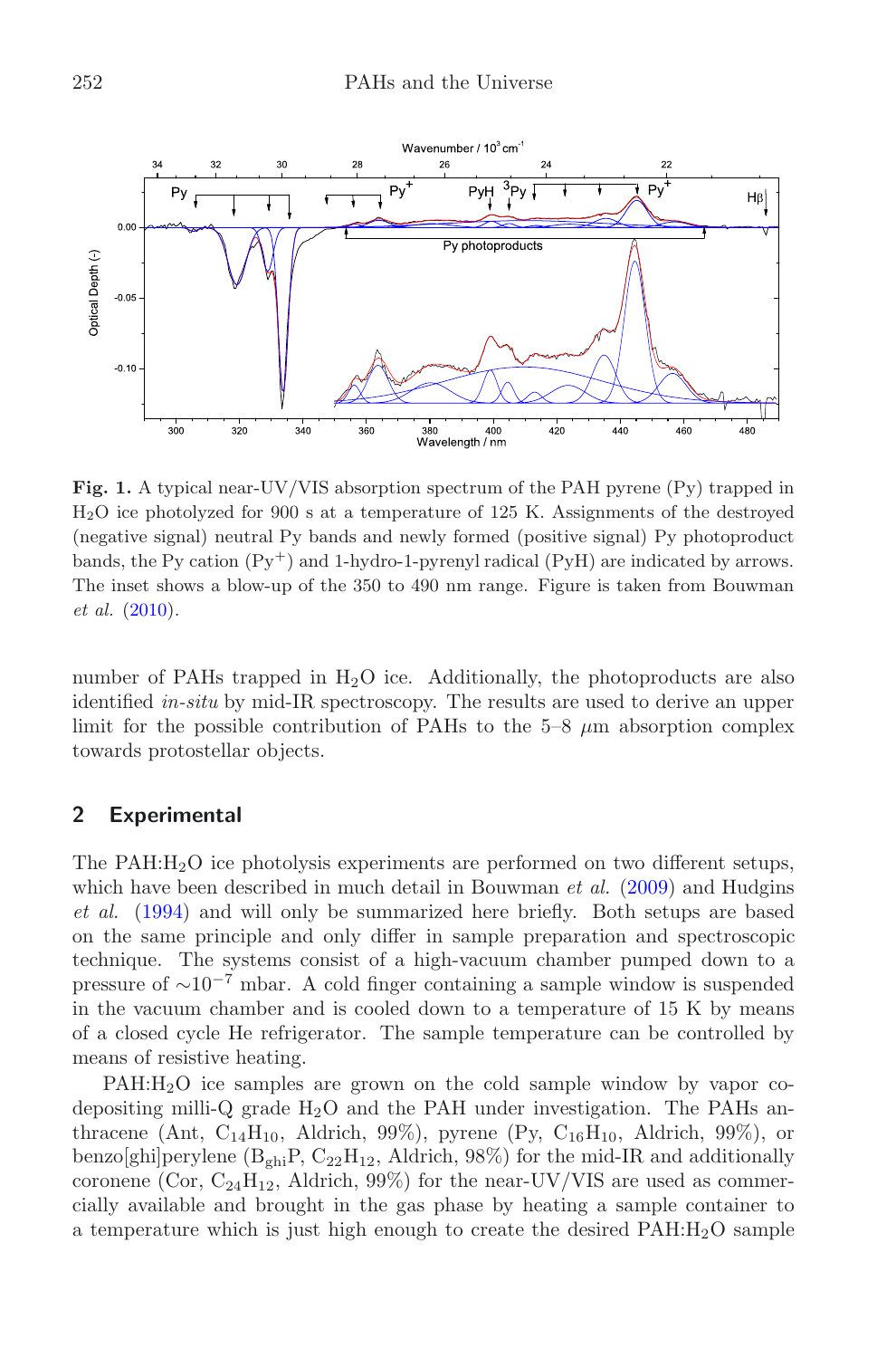<span id="page-2-0"></span>

**Fig. 2.** Time evolution of the relative column density of neutral pyrene (Py) and the pyrene cation  $(\mathrm{Py}^+)$  in the ice as a function of photolysis time (VUV fluence). Based on data from Bouwman *et al.* [\(2010](#page-5-2)).

ratio. Mixing ratios vary from 1:10 to 1:200 for the mid-IR experiments to 1:500 to 1:10 000 for the optical studies.

The ices for both experimental methods are subsequently irradiated with a vacuum ultraviolet (VUV)  $H_2$  microwave discharge light source to simulate the interstellar radiation field. For the mid-IR spectra, ices are irradiated for 5, 10, 15, 30, 50, 120, and 180 minutes and after each VUV dose one spectrum ranging from 4000 to 400 cm*<sup>−</sup>*<sup>1</sup> is taken at 0.5 cm*<sup>−</sup>*<sup>1</sup> resolution. In the near-UV/VIS experiment, spectra are recorded over the spectral range from 280 to 800 nm with a resolution of 0.9 nm.

# **3 Near-UV/VIS absorption spectroscopy**

Near-UV/VIS absorption spectra are obtained for a set of VUV processed PAH:H<sub>2</sub>O ices (Bouwman *et al.* [2011a\)](#page-5-5). A typical example of a spectrum is shown in Figure [1.](#page-1-0) This spectrum is obtained by taking the ratio of a spectrum after photolysis time t and a spectrum taken of the freshly deposited ice  $\ln(I_t/I_0)$ . The resulting spectrum exhibits positive absorptions arising from the newly formed species and negative absorptions arising from the consumed neutral parent PAH species. Clearly, new bands appear in the spectrum which can be mainly assigned to electronic transitions of the cationic PAH species.

Acquiring a spectrum, such as that displayed in Figure [1,](#page-1-0) takes 10 s and as many as 1440 spectra are obtained over the course of a single 4 hour photolysis experiment. Currently, optical spectra are available for VUV irradiated Anthracene:  $H_2O$ , Pyrene: $H_2O$ , Benzo<sub>ghi</sub>Perylene: $H_2O$ , and Coronene: $H_2O$  (Bouwman *et al.*) [2009,](#page-5-3) [2010,](#page-5-2) [2011a\)](#page-5-5) ice mixtures. These data allow us to derive the time evolution of the column density of PAH and  $PAH^+$  species in the ice as indicated in Figure [2](#page-2-0) for a Py containing  $H_2O$  ice. Both neutral parent PAH and PAH<sup>+</sup> cation species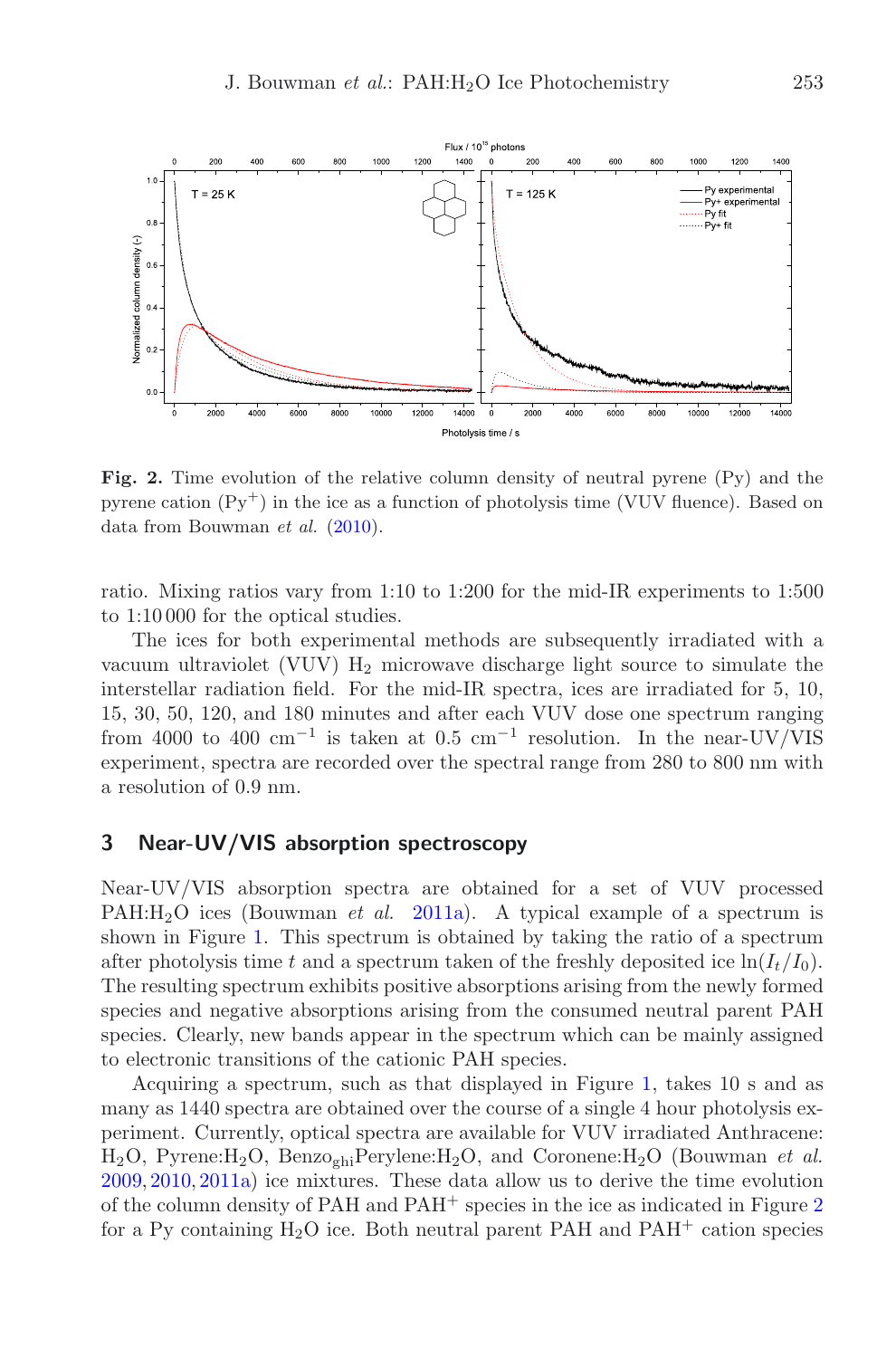<span id="page-3-0"></span>

**Fig. 3.** Comparison between the mid-IR spectra of pyrene (Py) and pyrene cation  $(Py^+)$ in an Argon matrix (*a* and *c*) and the same spectra for Py and Py photoproducts trapped in H<sub>2</sub>O ice (*b* and *d*). The top spectrum (*e*) indicates the subtraction spectrum  $(d - n \times b)$ which exhibits photoproducts that appear upon photolysis of a  $Py:H_2O$  ice only. Figure is based on data from Bouwman *et al.* [\(2011b\)](#page-5-6).

are consumed at the end of an experiment. Together with the loss of the PAH and PAH<sup>+</sup> species a broad absorption superposed on the baseline arises, which most likely makes up the absorption by the newly formed photoproducts.

A time-dependent chemical analysis is performed for all PAH species mentioned above. A chemical model is fitted to the experimental data and the rate constants for processing PAHs in an interstellar ice analogue are derived. It is found that the rate constant for ionization of PAHs in  $H_2O$  ice is quite similar for all PAHs under investigation here. The derived average PAH ionization rate constant  $(\bar{k}_{\text{ion}} \approx 0.6210^{-18} \text{ cm}^2 \text{ photon}^{-1})$  can be used to quantify the importance of PAH ionization 9×10*<sup>−</sup>*<sup>18</sup> cm<sup>2</sup> photon*<sup>−</sup>*1) can be used to quantify the importance of PAH ionization in the interstellar case by implementing this rate constant in astrochemical models.

### **4 Mid-IR absorption spectroscopy**

Mid-IR spectroscopy is performed on a set of VUV photolyzed PAH containing <sup>H</sup>2O ices (Bouwman *et al.* [2011b\)](#page-5-6). Spectra are taken on the freshly deposited ice (spectrum  $X$ ) and after a certain dose of VUV light (spectrum  $Y$ ). A typical spectrum of a neutral PAH in  $H_2O$  ice, photolyzed PAH in  $H_2O$  ice and a photolyzed PAH in H2O ice minus the contribution of the remaining neutral PAH species, *<sup>n</sup>* (photoproducts solely =  $Y - nX$ ) is displayed in Figure [3](#page-3-0) for Py:H<sub>2</sub>O ice. The factor  $(1 - n)$  directly reflects the amount of consumed neutral species.

The spectra of the photoproducts that appear upon photolysis of the PAH in  $H_2O$  ice are compared to known spectra of  $PAH^+$  species measured in an Ar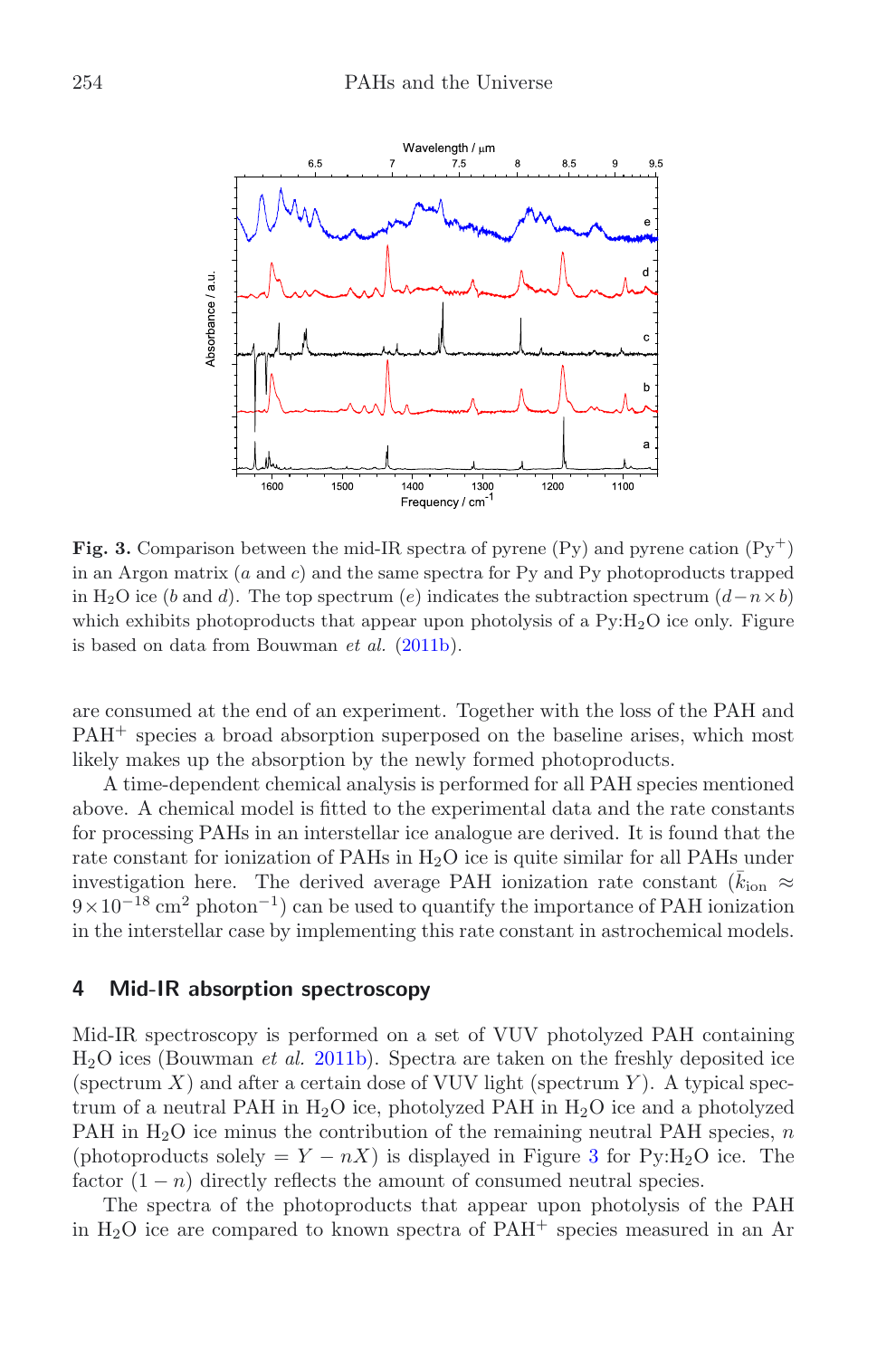<span id="page-4-0"></span>

**Fig. 4.** Comparison between the residuals in the 5–8 *<sup>µ</sup>*m spectral region towards W33A (Keane *et al.* [2001](#page-5-7)) and the photoproducts formed by long duration photolysis of a pyrene containing H2O ice. The dotted line guides the eye to the 6.2 *µ*m interstellar unidentified residual absorption and the cluster of the main pyrene:H2O photoproduct bands.

matrix (Hudgins *et al.* [1995a](#page-5-8), [1995b\)](#page-5-9). In this way, some of the absorption bands can be directly assigned to mid-IR absorptions of the PAH cation. Other bands, however, must be caused by different band carriers.

A comparison of the new absorption bands originating from unknown species with typical mid-IR band positions indicates that the species responsible for the absorptions are likely the parent PAH with side-groups attached. In agreement with an *off-site* analysis of the photoproduct species resulting from the photolysis of PAH:H2O ices (Ashbourn *et al.* [2007](#page-5-10); Bernstein *et al.* [1999\)](#page-5-0), we attribute these absorptions to hydrogenated, hydroxylated and oxydized PAH species.

#### **5 Astrophysical implications**

Many interstellar ices have been unambiguously identified by their mid-IR absorption bands observed towards protostellar objects or background stars behind dense clouds. Most of these species are rather simple molecules, such as  $H_2O$ , CO, CO<sub>2</sub>, NH3, and CH3OH (Gibb *et al.* [2000](#page-5-11)). PAHs frozen out on interstellar grains have not yet been unambiguously identified. Here we derive from the presented spectra an upper limit for the contribution that PAH species may have to the complex absorption in the  $5-8 \mu m$  mid-IR spectral range towards both high- and low-mass protostars.